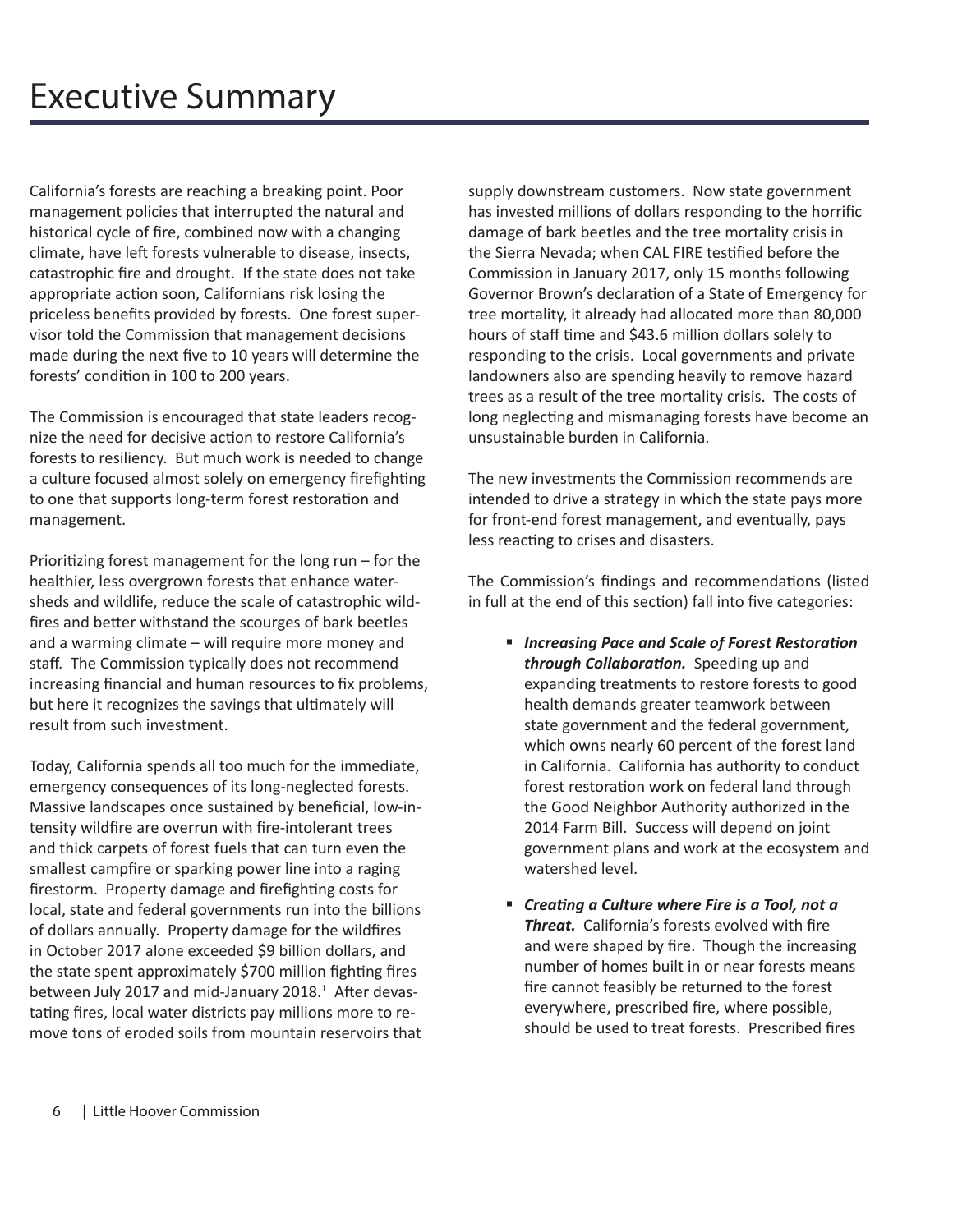work in calm conditions that prevent fire from burning out of control and limit smoke and carbon emissions.

- Developing a Long-Term Plan for Forest Materials. Appropriate management will result in trees being removed from the forest. When possible, this wood should generate income for forest management. The state already is working to boost demand, within state government and externally, for California forest products, particularly from smaller-diameter trees that historically have had little value. Bioenergy from forest biomass is another option for smaller-diameter wood. The Commission heard important arguments for and against forest bioenergy. As the Commission monitors state efforts to maximize demand for removed wood, it would like the state to develop a long-term bioenergy plan - one that clearly delineates the state's position on bioenergy and mitigates the effects of using or rejecting it.
- $\blacksquare$ **Educating Californians on Forest Resiliency.** Californians are woefully uneducated on the importance of healthy forests and the benefits they provide. The state should invest in a large-scale outreach and education campaign to inform the public about the ecological importance of forests and the necessity for prescribed burns to bring about a lasting culture change in how the state views and treats its forests. Fortunately, a model already exists in California in how the state has approached drought education.
- f, Planning for the Long Term and Ensuring Accountability. Formalizing a multijurisdictional planning process will be necessary to undertake the long-term work of restoring California's forests. Here, too, the state has a successful model in the Tree Mortality Task Force. A scaled-down version of this task force could be used as a steering committee for the larger forest restoration effort. Ensuring accountability for goals stated in the state's Forest Carbon Plan also will be critical in successfully managing the forests of California. The Commission recommends regular reporting on progress toward these goals, and may hold future hearings on the topic.

## **Little Hoover Commission Recommendations on Forest Management**

Recommendation 1: Led by CAL FIRE, the State of California must engage in collaborative landscape-level forest management for long-term forest resiliency. This planning process should include stakeholders at all levels of government, Native American tribes, scientists, environmental and environmental justice groups, private industry representatives and local residents. Because forest health impacts Californians in urban and coastal areas, efforts should be made to include representatives from non-forested regions to elevate the importance of California's forests to the entire state's wellbeing. Leaders also should review existing forestry practices and procedures, including the state's Forest Practice Rules, to assess whether they facilitate forest resiliency in a changing climate.

- Over time, funding gradually should be shifted from reacting to the consequences of poor forest management to preventative treatments that promote forest health and resilience. This should include spreading the costs among a greater array of beneficiaries of healthy forests statewide.
- State agencies should plan to make greater use of the Good Neighbor Authority to perform treatments on federal land.
- State leaders should continue to remind  $\bullet$ federal lawmakers and policymakers of federal obligations to its forests within California.

**Recommendation 2: On CAL FIRE funds that have** time constraints for encumbrance and liquidation, the Department of Finance should allow longer timelines to facilitate collaborative large-scale forest management planning.

Recommendation 3: The State of California should lead a policy shift from fire suppression to using fire as a tool.

• This should include creating dedicated prescribed fire crews. These job classifications should be designed to attract the state's top talent, with pay comparable to non-prescribed fire crews.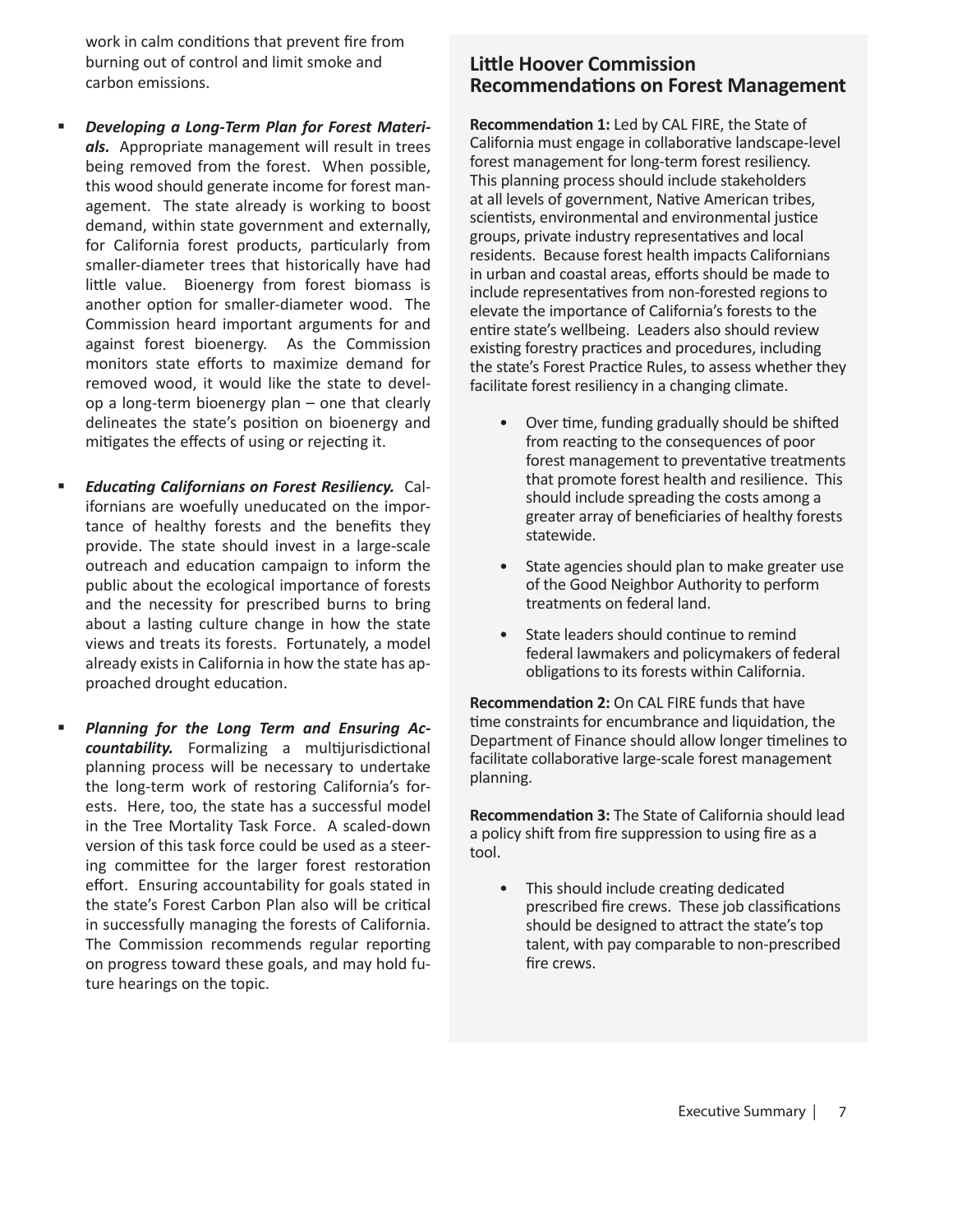**Recommendation 4:** Treating the land at the scale outlined in the draft Forest Carbon Plan will require more resources. CAL FIRE, local air districts and other affected agencies should develop a list of positions they will need to meet the draft Forest Carbon Plan goals of treating 500,000 acres of nonfederal land per year, 500,000 acres of USDA Forest Service land per year and 10,000 to 15,000 acres of acres of Bureau of Land Management land per year. State agencies should assume that at least part of the federal lands acreage treated will be by state entities working under the Good Neighbor Authority, and predict their staffing needs accordingly. The Legislature should then fund these extra positions, including the positions at the local level.

As more funding  $-$  such as the jump from \$40 million to more than \$200 million in Greenhouse Gas Reduction Funds between FY 2016-17 and  $2017-18$  – is allocated for forest management to CAL FIRE and other agencies, these entities must be responsible for properly planning for its use, including an adequate number of staff with necessary skills. If new positions are necessary, CAL FIRE and other agencies and departments should not be penalized for developing the resources needed to successfully administer the forest management program.

**Recommendation 5:** The California Air Resources Board, land managers and other stakeholders should continue to actively work to find ways to increase prescribed burning through better use of technology, including modeling software, traditional portable air quality monitoring and new low-cost sensor monitoring.

• State agencies and other stakeholders should continue to participate to the extent possible in the Fire MOU and Air, Land and Water meetings, as well as other collaborative cross-jurisdictional efforts to overcome the barriers to prescribed fire. Pertinent agencies that currently do not participate in these efforts should participate.

**Recommendation 6:** The State of California should encourage the development of additional infrastructure to utilize material removed from the forests as part of long-term forest management.

- The California Natural Resources Agency, along with members of the steering committee and the interagency leads for each recommendation, should report back to the Commission on the implementation of the SB 859 working group's recommendations.
- The state should issue grants to small communities so they can develop infrastructure according to their needs.
- The state should develop a statewide biomass policy that takes into account the needs of different parts of the state. All stakeholder communities, including environmental justice, should provide input into this policy.
	- Part of this plan should explore the potential of biomass near forested communities with newer. cleaner facilities vis-à-vis the economies of scale provided by larger facilities.
	- Additionally, this should include research on the public benefits provided by biomass energy within the context of the Renewables Portfolio Standard policy of "least cost best fit," and whether those benefits qualify biomass energy as the best fit in certain situations. Further, analysis of public benefits should give consideration to whether biomass should receive subsidies to lower costs in certain cases, particularly in facilities developed or retrofitted with cleaner technology.

**Recommendation 7:** To better educate Californians about the suite of benefits healthy forests provide to the state, the state should consider the following:

- The state should invest in a long-term forest health campaign similar to Save our Water by contracting with an organization that can use its expertise to raise public awareness of forest health issues. A high-ranking person within the Governor's Administration  $-$  preferably the Governor  $-$  must champion this effort. Outreach messages should be based on research.
- The Legislature should fund extensive statewide public outreach campaigns for CAL FIRE to continue to educate the public on the benefits of healthy forests and prescribed fire.
- The California Natural Resources Agency should work with the Department of Education to catalog existing educational resources on resilient forests, the history of fire in California's ecological development and from where pupils' water originates to allow teachers to easily access and incorporate the information into their curricula. Additionally, the California Natural Resources Agency should advertise this collection to teachers to spread awareness of these resources.
- The California Natural Resources Agency should collaborate with state colleges and universities offering forestry programs to increase awareness of forest health concerns in their communities, to both educate the public and increase enrollment